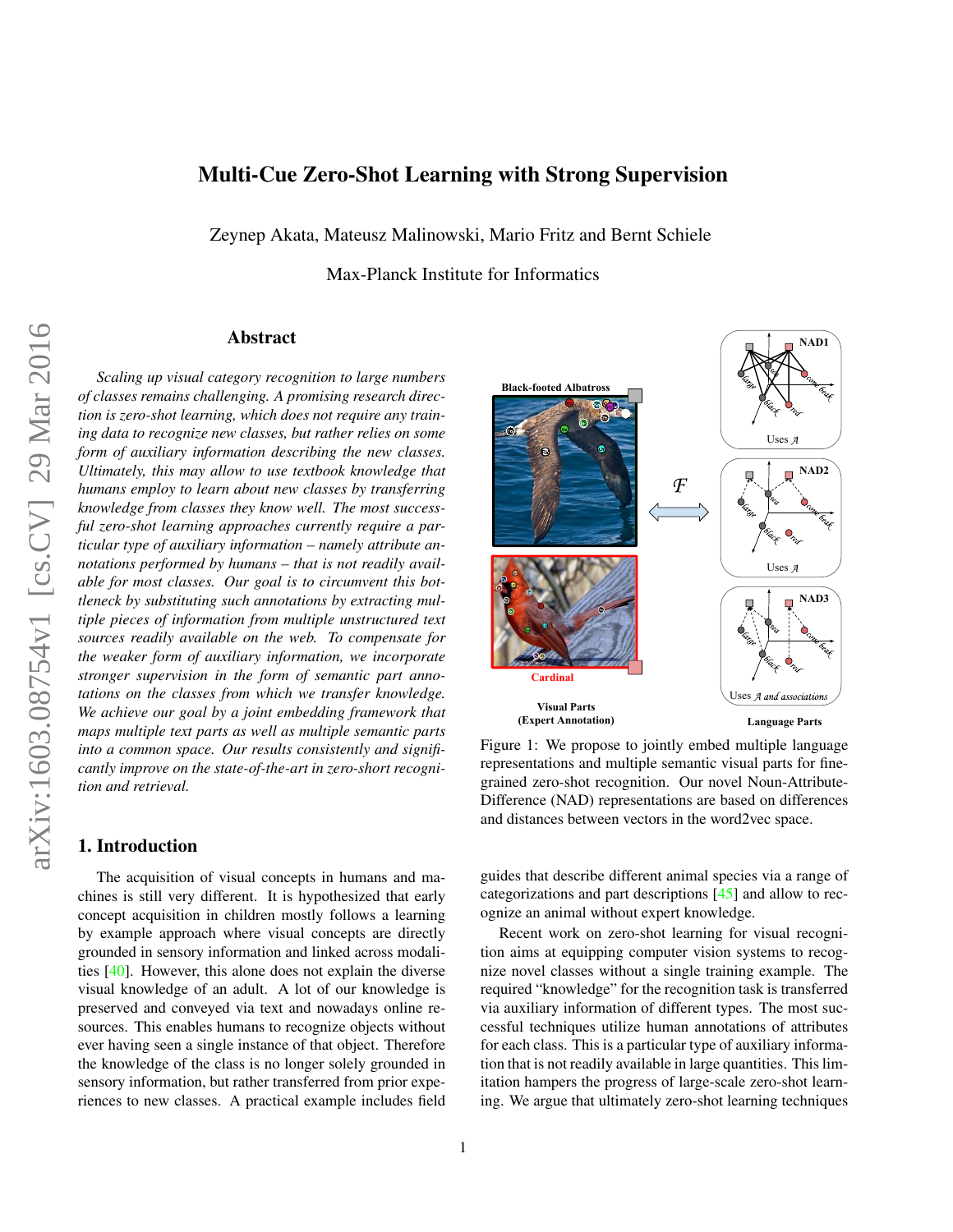<span id="page-1-2"></span>should leverage the same "auxiliary information" in terms of text books and online articles that humans use, as those are readily available in large quantities.

Realizing that such sources might be more noisy and difficult to leverage, we propose to combine them and to additionally use existing strong supervision for the visual information. In particular, on the fine grained recognition task that we investigate, detailed semantic part annotations are available and on other datasets such as Pascal 3D [\[48\]](#page-9-1) detailed annotations of key-points are available. Such information provides strong visual supervision and has shown to greatly improve recognition accuracy  $[51, 35]$  $[51, 35]$  $[51, 35]$ . Our goal is to compensate the loss in performance by using weaker – but more broadly available – auxiliary language information with a stronger visual supervision for classes that we are transferring from.

Following the multi-modal embeddings paradigm for zero-shot learning  $[47, 16, 1, 2, 4]$  $[47, 16, 1, 2, 4]$  $[47, 16, 1, 2, 4]$  $[47, 16, 1, 2, 4]$  $[47, 16, 1, 2, 4]$  $[47, 16, 1, 2, 4]$  $[47, 16, 1, 2, 4]$  $[47, 16, 1, 2, 4]$  $[47, 16, 1, 2, 4]$ , we build a new framework that uses strong visual supervision in an embedding formulation that is flexible enough to accommodate a wide range of textual sources. Our contributions are as follows. (1) We propose to adapt Deep Fragment Embeddings [\[23\]](#page-8-6) used for language generation to zero-shot learning facilitating a joint embedding of multiple language cues and visual information into a joint space. Our framework supports and integrates a wide range of textual and visual sources. (2) We propose a novel language embedding method leveraging unstructured text as well as attributes without requiring any human annotation. (3) We use strong supervision in terms of semantic part annotations to compensate for weaker but more broadly available auxiliary language information. We improve the state-of-the-art for fine-grained zero-shot learning, both using unsupervised text sources as auxiliary information and supervised attribute annotations if available. (4) We show that the use of stronger visual annotations during training allows to improve zero-shot performance without requiring the same strong supervision during recognition.

The rest of the paper is organized as follows. Sec [2](#page-1-0) summarizes related work, Sec [3](#page-1-1) details our multi-modal embedding framework for zero-shot learning with strong supervision, Sec [4](#page-2-0) presents our motivations for using visual parts as strong supervision, Sec [5](#page-3-0) details existing and proposed text embedding methods for language parts, Sec [6](#page-4-0) presents our experiments, and Sec [7](#page-7-0) concludes.

## <span id="page-1-0"></span>2. Related Work

Our work handles the challenging zero-shot problem [\[50,](#page-9-4) [39,](#page-8-7) [21,](#page-8-8) [26,](#page-8-9) [1,](#page-8-3) [34,](#page-8-10) [17\]](#page-8-11) of the lack of labeled training data. Since the training and test classes are disjoint, traditional supervised learning methods which require per-image class labels cannot be directly applied. Therefore, side information that models the relationship between classes is required.

Attributes [\[15,](#page-8-12) [12,](#page-8-13) [26\]](#page-8-9) relate different classes through

well-known, shared and human-interpretable traits. They are often collected manually [\[21,](#page-8-8) [36,](#page-8-14) [11\]](#page-8-15) and have shown promising results for image classification [\[26,](#page-8-9) [1\]](#page-8-3). On the other hand, the attribute collection through human annotations becomes a costly process for fine-grained data collections [\[45\]](#page-9-0) where often only subtle visual differences between the objects exist. Therefore one needs a large number of attributes some of which can only be recognized and discriminated by field experts. This greatly increases the cost of annotations. Side information can also be collected automatically [\[32,](#page-8-16) [19\]](#page-8-17) from a large text corpora such as wikipedia. Word2vec [\[32\]](#page-8-16) learns a word's representation based on the word occurrence statistics, BoW [\[19\]](#page-8-17) uses a pre-defined vocabulary to build word histograms. Label embedding methods [\[5\]](#page-8-18) have been shown effective in modeling latent relationships between classes. For optimizing a multi-class classification objective through label embeddings, WSABIE [\[46\]](#page-9-5) uses images and corresponding labels to learn a label embedding. For zero-shot learning, DeViSE [\[16\]](#page-8-2) employs a ranking based bi-linear label embedding objective with image and distributed text repre-sentations as input/output embeddings. Similarly, ALE [\[1\]](#page-8-3) employs an approximate ranking objective that uses images and class-based attributes. ConSe [\[34\]](#page-8-10) uses the probabilities of a softmax-output layer to weigh the semantic vectors of all the classes. [\[2\]](#page-8-4) evaluates class-based vector representations built on fine-grained datasets for the zero-shot setting.

Similar embedding principles, often combined with recurrent neural networks  $[20]$  or a dependency parser  $[8]$ , have recently been applied to image-to-text retrieval [\[30,](#page-8-21) [22,](#page-8-22) [24\]](#page-8-23), language generation [\[42,](#page-9-6) [23,](#page-8-6) [10\]](#page-8-24), and question answering about images [\[29,](#page-8-25) [18,](#page-8-26) [38\]](#page-8-27). Our work follows the latest research in joint modeling of language and vision features by formulating an embedding of visual and textual representations in a joint space. In contrast to prior work, our approach accommodates and effectively integrates a wide range of textual representations and uses strong supervision in the form of semantic parts that remain optional at test time. In other words, we combine the advantages of two frameworks, i.e. joint image-text embeddings for zero-shot learning [\[1,](#page-8-3) [2\]](#page-8-4) and sentence generation through pairwise similarity between visual and textual fragments [\[22,](#page-8-22) [23\]](#page-8-6), within a unified framework.

## <span id="page-1-1"></span>3. Zero-Shot Multi-Cue Embeddings

Following the state of the art zero-shot classification approaches in visual recognition [\[47,](#page-9-3) [16,](#page-8-2) [1,](#page-8-3) [2,](#page-8-4) [4\]](#page-8-5), we cast image classification as learning a compatibility function between images and their textual descriptions. The best known results have been obtained using human attribute de-scriptions [\[2\]](#page-8-4), which limits the applicability of zero shot approaches due to the necessity of human intervention. Consequently, there is a desire to replace such human input and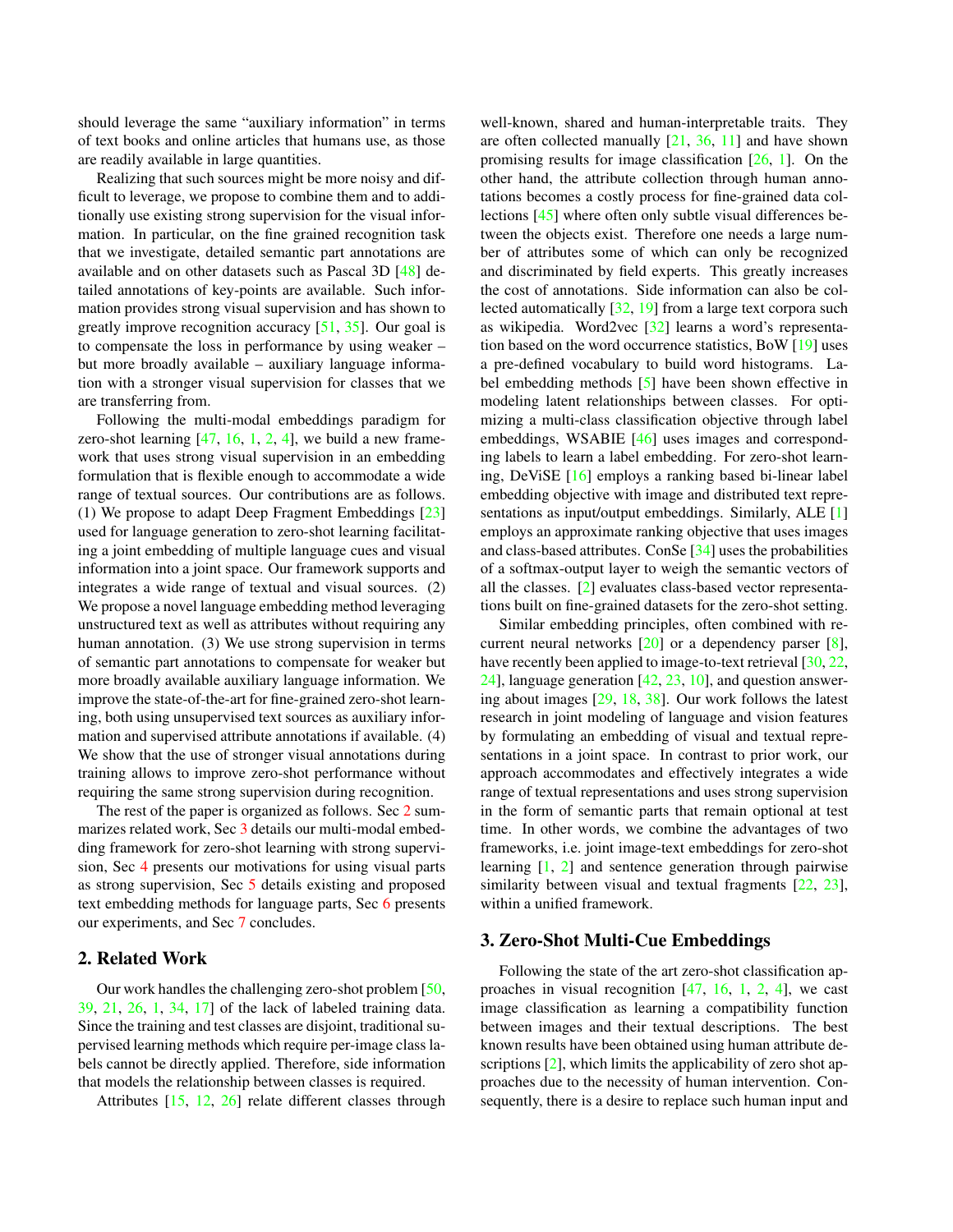<span id="page-2-3"></span>transition to an unsupervised setting that only leverages data readily available, e.g. from online text sources. Yet, prior evaluation [\[2\]](#page-8-4) of such unsupervised approaches, which use data automatically extracted from large text corpora, have shown a significant drop in accuracy. While resources like wikipedia most likely contain more information on a target class than a few human-annotated attributes, it has not yet been possible to leverage them to their fullest.

To better leverage readily available textual sources in an unsupervised setting, we argue for holistic embedding techniques that combine multiple and diverse language representations together in order to capture the content of rich textual sources in multiple textual parts allowing for a better transfer of knowledge to unknown classes. Additionally, we suggest a stronger supervision on the visual side, e.g. in terms of semantic part annotations, that extracts visual information from the known classes. In the following, we will present our embedding formulation that achieves both objectives.

We map semantic visual parts and language parts into a common embedding space by combining the compatibility learning framework based on embeddings [\[16,](#page-8-2) [1,](#page-8-3) [2\]](#page-8-4) and the Deep Fragment embeddings (DeFrag [\[23\]](#page-8-6)) objective in a single framework for zero-shot learning.

Objective. We define a zero-shot prediction function that for given visual input  $(x)$ , chooses the corresponding class  $(y)$  with the maximum compatibility score:

$$
f(x) = \arg\max_{y} F(x, y). \tag{1}
$$

The compatibility function  $F$  is defined over the language and visual parts as follows:

$$
F(x,y) = \frac{1}{|g_x||g_y|} \sum_{i \in g_x} \sum_{j \in g_y} \max(0, v_i^T s_j)
$$
 (2)

where  $g_x$  is a set of visual parts for the image x and  $g_y$  is a set of language parts describing class y. We define our multi-cue language and visual part embeddings as follows:

$$
s_j = f\left(\sum_m W_m^{\text{language}} l_m + b^{\text{language}}\right)
$$
  

$$
v_i = W^{\text{visual}}[CNN_{\theta_c}(I_b)] + b^{\text{visual}}
$$
 (3)

 $l_m$  is a token from a language modality m (we use human annotated class-attributes, word2vec, and BoW as language cues in our experiments), and all  $W_m^{\text{language}}$  are the encoders for each modality that embed the language information into a joint space.  $f(.)$  is the Rectified Linear Unit (ReLU) which computes  $x \leftarrow \max(0, x)$ .  $CNN(I_b)$  denotes a part descriptor extracted from the bounding box  $I<sub>b</sub>$  surrounding the image part annotation  $b$  using deep convolutional neural networks. The extracted descriptor is subsequently embed-

ded into the space of visual parts via the encoder  $W^{\text{visual}}$ . The max is truncated at 0 because the scores that are greater than 0 are considered as correct assignments.

Finally, our objective function takes the form:

<span id="page-2-1"></span>
$$
C(\theta) = C_P(\theta) + \alpha ||\theta||_2^2 \tag{4}
$$

with  $\theta = \{W^{language}, W^{visual}\}\$ being the parameters of the framework and the constraints are defined as:

$$
F(x_n, y) + \Delta \le F(x_n, y_n), \forall y \in \mathcal{Y}
$$
 (5)

where  $(x_n, y_n)$  denotes corresponding image-class pairs available during training. Intuitively, we optimize for a compatibility function that scores higher by at least a margin of  $\Delta$  for true image-class pairs.

The part alignment objective  $(C_P)$  in Eq [4](#page-2-1) enforces a language part to have a high score if that language part is relevant to the image:

<span id="page-2-2"></span>
$$
C_P(\theta) = \sum_i \sum_j max(0, 1 - y_{ij} v_i^T s_j)
$$
 (6)

In practice, we solve Eq. [6](#page-2-2) via  $y_{ij} := sign(v_i^T s_j)$ , a heuristic for Multiple Instance Learning [\[3\]](#page-8-28) as it offers an efficient alternative to direct optimization.

**Optimization.** The objective function (Eq. [4\)](#page-2-1) is optimized with Stochastic Gradient Descent (SGD) with mini-batches of 100, momentum 0.9, and 20 epochs through the data. We learn the word vectors  $l_m$  and part descriptors  $CNN(I_b)$ once and keep them fixed during the entire optimization procedure. We validate the margin  $\Delta$ , the learning rate and the dimensionality of the embedding space based on the accuracy on a validation set.

## <span id="page-2-0"></span>4. Semantic Visual Parts

Using parts for visual recognition has a long and successful history for general object recognition including [\[14,](#page-8-29) [27,](#page-8-30) [13\]](#page-8-31). The notion of semantic parts plays a central role in domains such as human pose estimation  $[49, 6]$  $[49, 6]$  $[49, 6]$ , action recognition  $[9, 37, 7]$  $[9, 37, 7]$  $[9, 37, 7]$  $[9, 37, 7]$  $[9, 37, 7]$  and face detection  $[55]$ . For finegrained classification [\[43,](#page-9-9) [26,](#page-8-9) [25,](#page-8-36) [44\]](#page-9-10) where several object parts are shared across categories, discriminative parts are important for good performance [\[51,](#page-9-2) [52\]](#page-9-11). Also, CNNs have been shown to implicitly [\[53,](#page-9-12) [54\]](#page-9-13) model discriminative parts of objects and images.

Based on the success of using parts in various forms for object recognition we hypothesize that using strong supervision in the form of (semantic) part annotations should help fine-grained zero-shot learning. Also intuitively, an object class can be determined given the visual parts that it is composed of, e.g. a *large* sea bird with *black feet* and *curved beak* is a *black footed albatross*. Therefore, using strong supervision in the form of part annotations we seek to mitigate the loss of accuracy by using weaker auxiliary information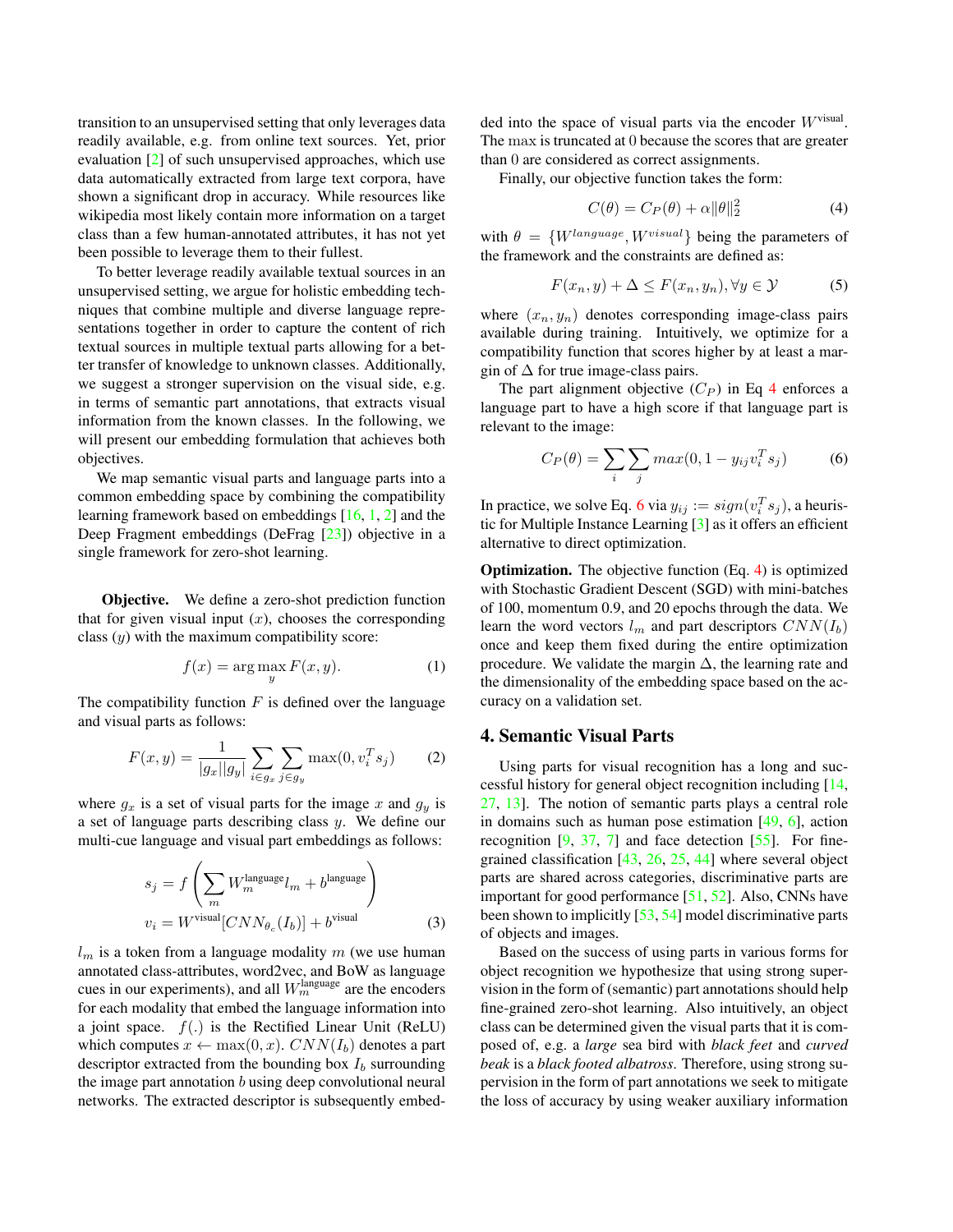<span id="page-3-2"></span>in the form of unsupervised language representations. Note, that in this work we only rely on having the part positions annotated but do not use any other information such as part name or part type. In fact, the objective of our embedding method is formulated so that it does not require such oneto-one correspondence between textual and visual parts.

More specifically, in this work, we use a pre-trained deep convolutional network (CNN) to extract multiple semantic visual parts from 19 bounding boxes surrounding different image part annotations, i.e. the whole image, head, body, full object, and 15 part locations annotated by fine-grained object experts [\[45\]](#page-9-0).

## <span id="page-3-0"></span>5. Language Parts

Zero-shot learning approaches have been struggling to carry over the success from human attribute annotations to less explicit but readily available descriptions like wikipedia articles. In order to advance the transfer of class knowledge, we study a wide range of language part representations that all can be accommodated by our embedding approach. We investigate traditional human attribute annotations, two established word vector extraction methods, word2vec and BoW, as well as propose two novel methods as an improvement of these two, NAD and MBoW.

#### <span id="page-3-1"></span>5.1. Prior Representations of Attributes and Text

Attributes [\[26\]](#page-8-9) are distinguishing properties of objects, e.g. curved beak, eats planktons, lives in water, etc. that are easily recognized by humans and interpreted by computers. Attributes are typically obtained through a two-step manual annotation process. The first step is building a set of distinguishing properties that are related to a specific class while the second step is about rating the presence/absence or the strength of every attribute for each class. In the context of fine-grained data collections, as most of the properties are common across categories, the number of distinguishing visual properties required is large which increases the annotation cost. We refer to them in our experiment as the supervised scenario and aim to develop solutions for the unsupervised scenario where such human annotations are not necessary anymore.

Word2vec [\[32\]](#page-8-16) maps frequently occurring words in a document to a vector space. It is a two-layer neural network that learns to predict a set of target words from a set of context words within a context window. Word2vec summarizes a document and converts it into a vector. In our case, one class, e.g. black footed albatross, is one document and therefore can be represented as a vector. Word2vec has been previously shown [\[2\]](#page-8-4) to be effective for image classification and even fine-grained visual recognition. We use existing [\[2\]](#page-8-4) fine-grained class-word2vec vectors for direct comparison of their and our frameworks.

Bag-of-Words is constructed as a per-class histogram of frequently occurring words. We use wikipedia documents that corresponds to the class of interest. The vocabulary of frequently occurring words is defined by counting the number of frequently repeating words inside the entire document that contains all the classes. The least and most frequently occurring words are eliminated from the vocabulary due to their irrelevance or redundancy. We use the BoW vectors of [\[2\]](#page-8-4) for a fair comparison.

#### 5.2. NAD: Noun-Attribute-Differences

Parallel to our multiple visual parts argument, we aim to exploit semantic relationships of different words to derive multiple language parts. Word2vec (Sec [5.1\)](#page-3-1) builds a vectorial representation of each word that belongs to a learned vocabulary. The word2vec vector space is constructed with the aim to capture semantics and as a result word2vec captures several semantic regularities [\[31,](#page-8-37) [28\]](#page-8-38) which can be measured by doing simple arithmetic operations in this vector space.

In our novel word2vec extensions, we exploit the additive property of word2vec vectors in the context of finegrained zero-shot learning. A concrete example for this property is as follows  $[33]$ . When we subtract the vector of *man* from the vector of *king* and add the vector of *woman*, the resulting vector is closest to the vector of *queen*. Our fine-grained image classification task requires finding subtle differences between two words describing two different bird species. In the following we assume that we have a list of attributes that name properties of different bird species. Instead of asking for human judgement on how related a certain class, i.e. *black footed albatross*, and a certain attribute, *curved beak*, we want to automatically determine this similarity using the vector differences of words in word2vec space. We propose three *Noun-Attribute-Difference (NAD)* variants to capture relevant language information (sketched in Fig  $1$ ).

The first version leads to a single language part, the second version consists of a constant number of parts per each class, and the third version leads to a variable number of language parts for each class. In the following formulations, we define a set of classes  $C \in \{c_1, ..., c_n\}$  with n being the number of classes and a set of attributes  $A \in \{a_1, ..., a_m\}$ with  $m$  being the total number of attributes. Moreover,  $w2v(.)$  defines the vectorial representation of a word in the word2vec space. Accordingly,  $wC(.)$  is the word2vec of a class and  $wA(.)$  is the word2vec of an attribute.

NAD1. In this version, we aim to build a vector that represents the similarity of class words and attribute words in the semantic word2vec space. We define NAD1 as follows:

$$
\text{NAD1}(c_i, j) = \|wC(c_i) - wA(a_j)\|, \forall a_j \in A \quad (7)
$$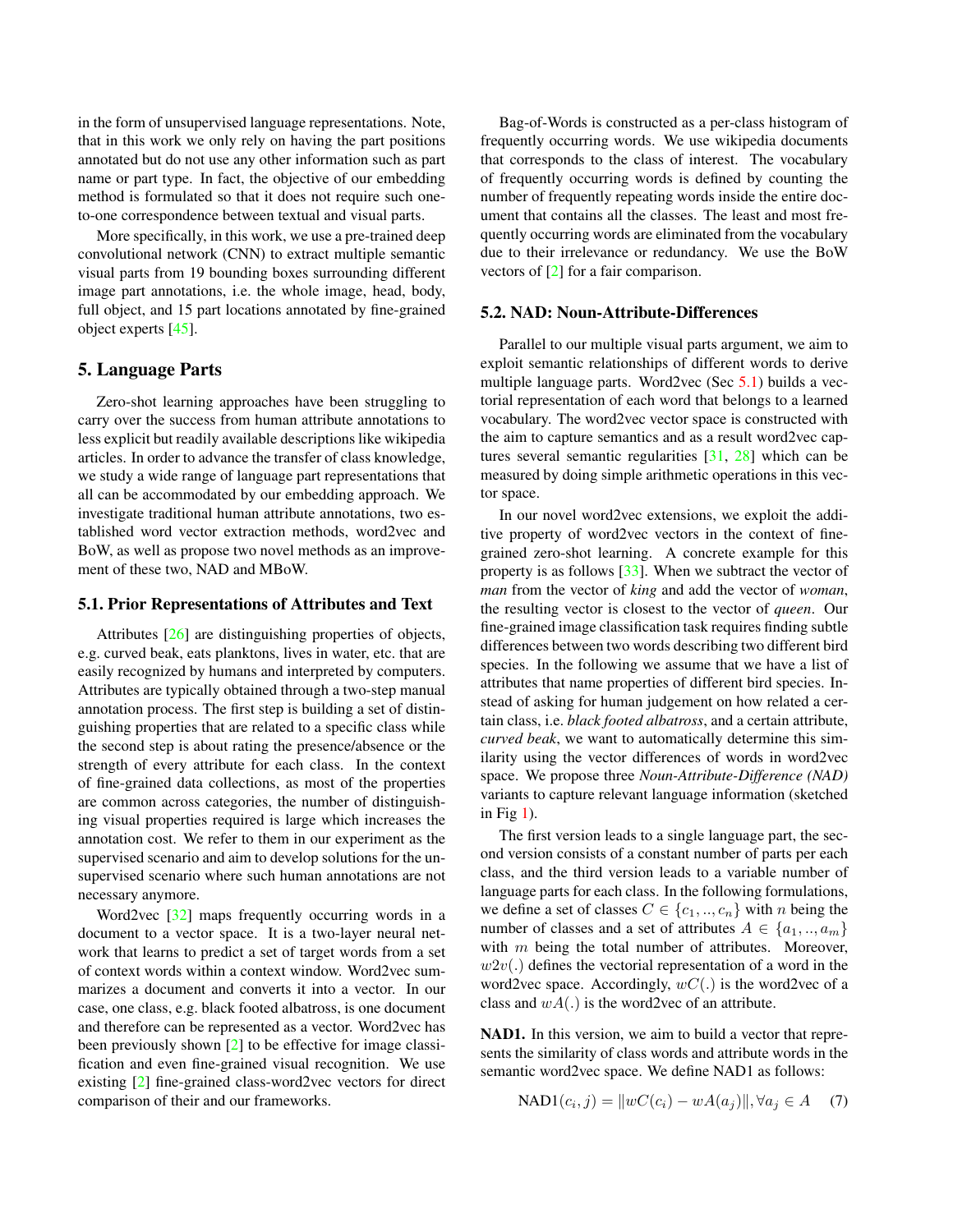<span id="page-4-4"></span>The NAD1 of a particular class is defined as the magnitude of the distance between the word2vec of a class and the word2vec of each attribute for all the classes. As the number of attributes is fixed, there is a single NAD1 vector that is associated with each class. In other words, NAD1 corresponds to a single language part, i.e. LP=1.

NAD2. As an alternative to using all attributes and all class names (NAD1), we aim to eliminate attributes that are not relevant for a particular class. Classically this is determined by human (expert) annotations which we want to avoid. Instead we argue that this human annotation effort can be eliminated by considering the similarity of class and attribute words in the word2vec space.

Based on the magnitude of the distance in the word2vec space, we define the set of attributes that are relevant for a class as follows.  $B(c_i) = \{a_j | a_j \in A_{top-n}(c_i)\}\$  where  $A_{top-n}(c_i)$  is a set of attributes that are the  $top-n$  nearest neighbors in word2vec space to class  $c_i$ . Accordingly, our second NAD version is formulated as follows:

NAD2
$$
(c_i)
$$
 = { $wC(c_i) - wA(a_j)|a_j \in B(c_i)$ } (8)

The NAD2 leads to the same number of language parts for each class. However, as for each class the most similar  $top - n$  attributes are highly likely to be different, the set of attributes that are used in NAD2 is naturally not the same for each class. We select  $LP = \{5, 10, 25, 50, 75, 100\}$  and build six different sets of NAD2 representations.

NAD3. For the definition of the final alternative, we additionally assume that we know which attributes are present for which class even though we do not know how important an attribute is for any class. NAD3 is defined as follows:

$$
\text{NAD3}(c_i) = \{ wC(c_i) - wA(a_j) | a_j \in A(c_i) \} \tag{9}
$$

where  $A(c_i)$  is the set of attributes associated to class  $c_i$ . In the experiments below  $A(c_i)$  is obtained by thresholding the continuous attribute strengths which is known to introduce errors [\[39\]](#page-8-7). It is important to note that only NAD3 requires set  $A(c_i)$  and that the other two NAD variants only require the list of attributes that is relevant to *all* classes and use the similarities of attributes and classes in word2vec space to automatically generate language parts.

#### <span id="page-4-1"></span>5.3. MBoW: Multiple Bag-of-Words

Similar to the NAD in Sec [5.3,](#page-4-1) we build multiple language parts associated for each class as an extension to the BoW method. We use wikipedia articles that corresponds to each class as our text corpus. We build three different versions of multiple bag-of-words.

MBoW1. As a baseline, we extract a single BoW histogram from the entire wikipedia article of each class. This leads to one language part per class.

MBoW2. Here, we divide the wikipedia articles of each class into a constant number of paragraphs. This number is selected from the set  $P = \{2, 3, 4, 5\}$ . As the wikipedia article of each class has different length, the MBoW2 vectors that correspond to classes with shorter articles will get sparser with the increasing number of P.

MBoW3. As wikipedia articles have a structural organization of their own, in this version of multi-bag-of-words, we use this wikipedia structure. We divide the articles into different subject-separated partitions. As different articles have different number of sections, MBoW3 leads to a variable number of vectors for each class.

## <span id="page-4-0"></span>6. Experiments

In our experimental evaluation we use the fine-grained Caltech UCSD Birds-2011 (CUB) [\[45\]](#page-9-0) dataset that contains 200 classes of different North-American bird species populated with  $\approx 60$  images each. Each class is also annotated with 312 visual attributes. In the zero-shot setting, 150 classes are used for training and the other 50 classes for testing. For parameter validation, we also use a zero-shot setting within the 150 classes of the training set i.e. we use 100 classes for training and the rest for validation.

We extract image features from the activations of the fully connected layers of a deep CNN. We re-size each image to  $224 \times 224$  and feed into the network which was pre-trained following the model architecture of the 16-layer VGG network  $[41]$ <sup>[1](#page-4-2)</sup>. As multiple visual parts, we use image features extracted from the annotated part locations of the images. For this, we crop the image on the overlapping bounding boxes with the size  $50\times50<sup>2</sup>$  $50\times50<sup>2</sup>$  $50\times50<sup>2</sup>$  that we draw around that particular part location (Sec. [4\)](#page-2-0), resize each bounding box to  $224 \times 224$  and follow the rest of the pipeline.

As supervised language parts (Sec. [5\)](#page-3-0), we use humanannotated per-class attributes with continuous values that measure the strength of the attribute for each class. As unsupervised language parts we automatically extract word2vec [\[32\]](#page-8-16) from the entire 13.02.2014 wikipedia dump and Bag-of-Words from the wikipedia articles that correspond to our 200 object classes. For NAD, i.e. our novel Noun-Attribute-Differences, we take the word2vec vectors of 200 classes and 312 attributes. For MBoW, we use the same vocabulary as before and extract BoW histograms from different parts of wikipedia articles.

#### 6.1. Effect of Learning Method

As a baseline for our evaluation, we employ Structured Joint Embedding (SJE) [\[2\]](#page-8-4) which learns a bilinear compatibility function between an image and its class embedding.

<span id="page-4-2"></span><sup>&</sup>lt;sup>1</sup>We use the publicly-available MatConvNet library [\[41\]](#page-8-40)

<span id="page-4-3"></span><sup>&</sup>lt;sup>2</sup>We have empirically found that  $50\times50$  performs well for the task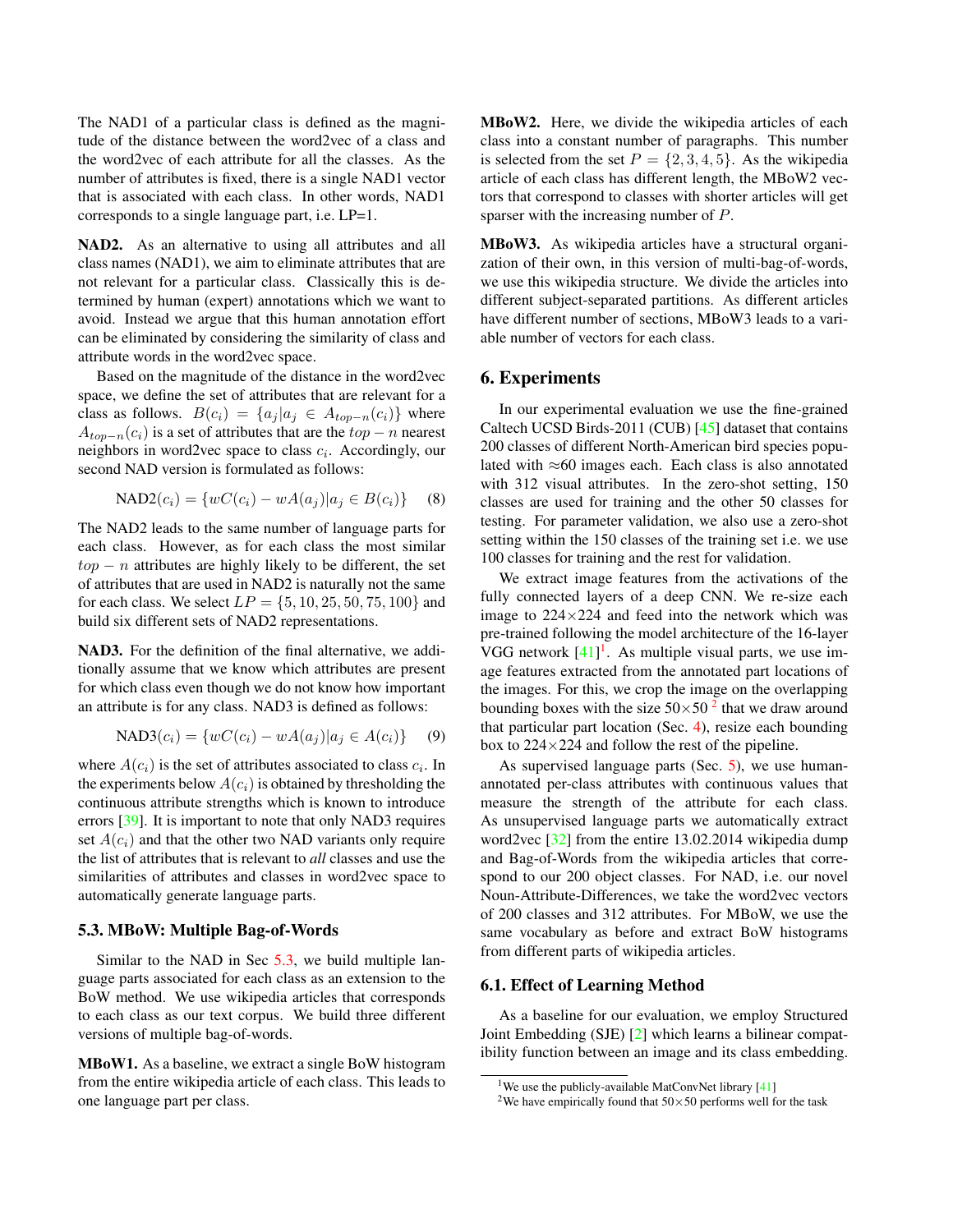<span id="page-5-3"></span><span id="page-5-1"></span>

|                |    | <b>Supervised</b> | <b>Unsupervised</b> |            |  |  |
|----------------|----|-------------------|---------------------|------------|--|--|
| <b>Method</b>  | VР | <b>Attributes</b> | word2yec            | <b>BoW</b> |  |  |
| Ours           |    | 43.3              | 25.0                | 21.8       |  |  |
| <b>SJE</b> [2] |    | 50.2              | 24 2                | 20.6       |  |  |

Table 1: Comparison with the state-of-the-art using a single visual part ( $VP=1$ , we use only the whole image as a "part") and a single language part (LP=1) obtained using supervised attributes or unsupervised word2vec and BoW.

<span id="page-5-2"></span>

| Train     | <b>Test</b> | <b>Supervised</b> | <b>Unsupervised</b> |            |  |  |
|-----------|-------------|-------------------|---------------------|------------|--|--|
| <b>VP</b> | VР          | <b>Attributes</b> | word2vec            | <b>BoW</b> |  |  |
|           |             | 43.3              | 25.0                | 21.8       |  |  |
| 19        |             | 47.0              | 26.8                | 22.6       |  |  |
| 19        | 19          | 56.5              | 32.1                | 26.0       |  |  |

Table 2: Multiple visual parts (VP) for classification. VP are extracted from the annotations that are provided with the dataset. (Top-1 avg per-class top-1 acc on unseen classes.)

SJE obtains the current state-of-the-art for zero-shot learning on CUB. We re-evaluate SJE using our 4K-dim VGG-CNN  $[41]$  as input embedding<sup>[3](#page-5-0)</sup>. We use attributes as supervised output embeddings, word2vec and bag-of-words as unsupervised output embeddings. On the other hand, our joint part embedding framework learns two compatibility functions parameterized by  $W^{language}$  and  $W^{visual}$ with an integrated non-linearity computation. Tab. [1](#page-5-1) compares SJE and our joint embedding using the standard average per-class Top-1 image classification accuracy on previously unseen classes. Using a single visual part per image, our joint embedding performs worse in the supervised setting (attributes) but slightly better than SJE in the unsupervised setting. Namely, joint part embeddings achieve 25.0% for word2vec while SJE obtains 24.2% and 21.8% for Bagof-Words whereas SJE obtains 20.0% accuracy. Here, the language parts are extracted from wikipedia without using any human annotation. This result is important as we aim to increase the zero-shot learning performance on the CUB dataset for this unsupervised setting. The following section exploits our flexible framework to incorporate both strong visual supervision as well as multiple language parts.

## 6.2. Strong Supervision by Part Annotations

Apart from using a non-linear embedding objective, our joint part embedding benefits from using multiple visual or language parts. We extract 19 parts from each image that correspond to the whole image, head, body and full bounding box [\[51\]](#page-9-2), bounding boxes drawn around 15 part locations whose annotations are available within the dataset. We evaluate the effect of parts in the following way: (1) training and testing with a single part, (2) training with multiple parts and testing with a single part, and (3) training and testing with multiple parts.

Zero-Shot Image Classification. For zero-shot image classification, we calculate the mean per-class Top-1 accuracy obtained on unseen classes. In other words, we consider the prediction as positive only if the predicted class label matches the correct class label for that image. We average the predictions on a per-class basis. The results are presented in Table [2.](#page-5-2) For attributes, using multiple visual parts at training time already improves the accuracy from 43.3% to 47.0%, improving the state-of-the-art. On the other hand, using multiple visual parts also at test time achieves 56.5% accuracy, further improving the supervised state-of-the-art on this dataset. For Bag-of-Words, using multiple visual parts improves the accuracy 26.0%. For word2vec, multiple visual parts achieves an impressive 32.1% accuracy which becomes the new state-of-the-art obtained without using human supervision on the language side. These results support our intuition that using strong supervision of semantic visual parts leads to more discriminative image representations and thus is helpful for zero-shot fine-grained image classification.

Zero-Shot Image Retrieval. For zero-shot image retrieval, we use two popular evaluation methods: the average recall at position 1, 5 and 10 ( $R@1, R@5$  and  $R@10$ ) on the ranked list of labels predicted for each image and the mean area under the Precision-Recall curve (mAUC). We present our results in Tab [3.](#page-6-0) The state-of-the-art [\[4\]](#page-8-5) retrieval accuracy reported on unseen classes without human supervision on the CUB dataset is 13.0% mAUC. Using VP=1 both BoW (mAUC of  $16.2\%$ ) and word2vec (22.8%) outperform the state-of-the-art. Using  $VP = 19$  further improves performance for BoW (22%) and word2vec (30.7%). Using supervised text annotation, i.e. attributes, the unseen class mAUC increases to 46.6%. These results indicate that strong visual supervision helps both image retrieval and classification in a zero-shot learning setting.

## 6.3. Using Multiple Language Parts

We now explore the effects of using multiple language parts and to associate them to multiple visual parts extracted using strong supervision.

NAD. We evaluate the three proposed noun-attribute distance (NAD) variants (Sec [5.3\)](#page-4-1) as language parts. NAD1 measures noun-attribute distances between all classes and all attributes and results in a single language part (LP=1). For NAD2, the noun-attribute distances are computed between all classes and top 5-100 most discriminative attributes. Thus, it corresponds to LP=5-100. NAD3, mea-

<span id="page-5-0"></span><sup>&</sup>lt;sup>3</sup>Note that [\[2\]](#page-8-4) reports slightly better performance using GoogLeNet features instead of VGG as here.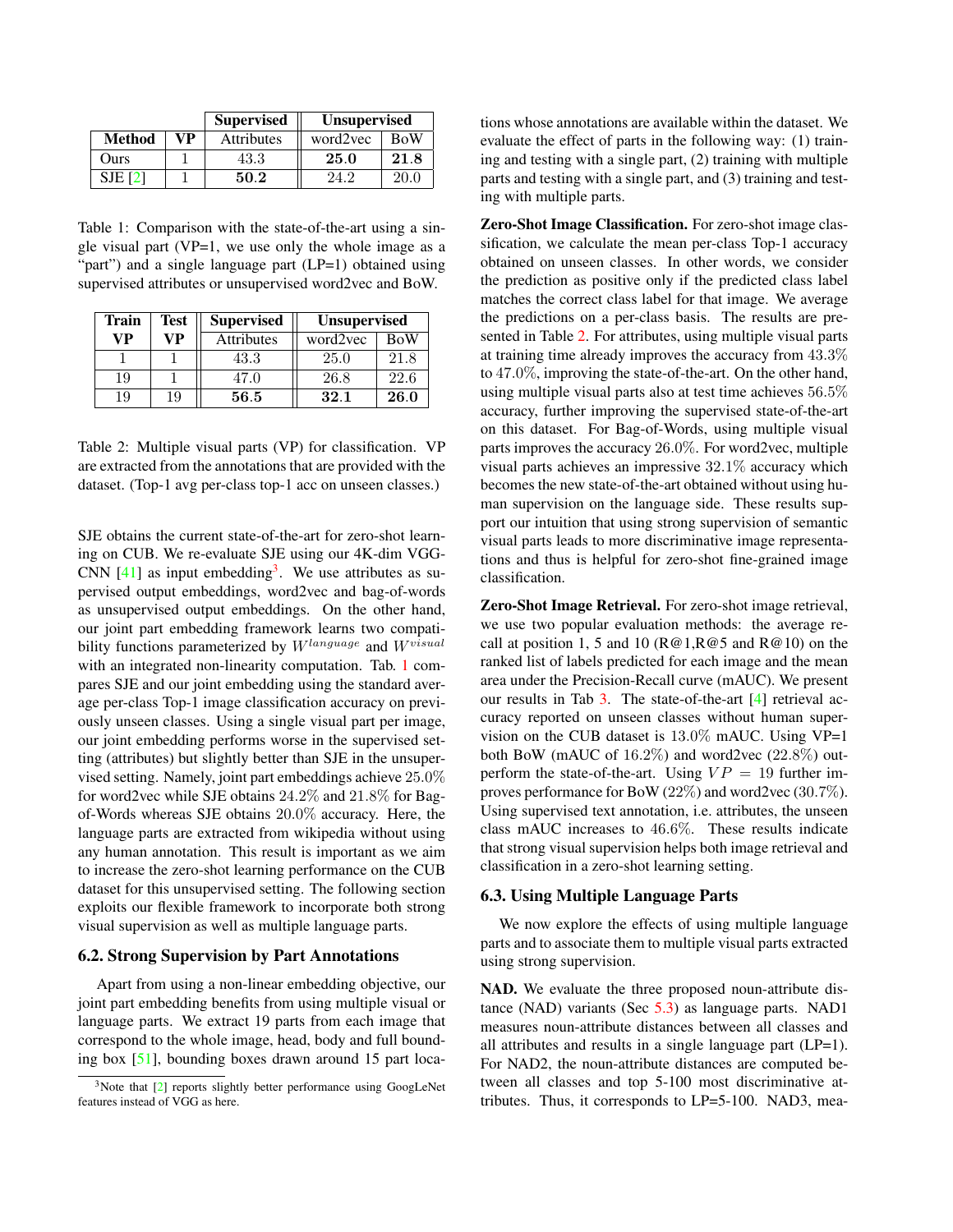<span id="page-6-0"></span>

|              | <b>Supervised</b> |                   |      | <b>Unsupervised</b> |          |      |      |              |      |      |      |              |      |
|--------------|-------------------|-------------------|------|---------------------|----------|------|------|--------------|------|------|------|--------------|------|
| <b>Train</b> | Test              | <b>Attributes</b> |      |                     | word2vec |      |      | <b>BoW</b>   |      |      |      |              |      |
| VP           | $\sqrt{P}$        | R@1               |      | R@5 R@10            | mAUC     |      |      | R@1 R@5 R@10 | mAUC |      |      | R@1 R@5 R@10 | mAUC |
|              |                   | 47.0              | 91.7 | 95.9                | 36.5     | 37.5 | 55.6 | 73.2         | 22.8 | 33.2 | 49.8 | 61.0         | 16.2 |
| 19           |                   | 65.7              | 87.7 | 91.8                | 38.7     | 40.6 | 59.0 | 67.3         | 24.5 | 30.8 | 46.6 | 57.0         | 17.3 |
| 19           | 19                | 61.6              | 93.9 | l00.0               | 46.6     | 43.1 | 69.5 | 71.5         | 30.7 | 30.6 | 48.6 | 50.7         | 22.0 |

Table 3: Multiple visual parts (VP) for retrieval. VP are extracted from the annotations that are provided with the dataset. We measure recall at 1,5,10 ( $R@1,5,10$ ) and mean AUC on unseen classes.

<span id="page-6-1"></span>

Figure 2: Effect of multiple language parts. *NAD* uses nounattribute distance as a measure of similarity.

suring noun-attribute distances between all classes and all the relevant attributes for that class. Therefore, NAD3 uses different number ( $\approx 150$ ) of language parts for each class.

We present our results with NAD on Fig [2.](#page-6-1) NAD1 and NAD3 both do not obtain impressive results. In the case of NAD1 this can be explained with the fact that it only contains a single language part. For NAD3 we suspect that this is due to the fact that there is a large imbalance in the number of descriptive attributes for each class. NAD2 on the other hand obtains promising results. In fact using 50 language parts (NAD2 LP=50) obtains 33.9% (see also Tab. [4\)](#page-6-2) that improves over the previous unsupervised state-of-theart using word2vec alone.

MBoW. As an alternative multiple language parts setting to NAD, we use MBoW (Sec [5.3\)](#page-4-1) also extracted three different ways. For MBoW1, we construct the BoW using the entire wikipedia article for a bird which results in a single language part (LP=1). For MBoW2, same number of multiple language parts (LP=2-5) are extracted by partitioning the wikipedia articles into 2,3,4 or 5 parts. For MBoW3, we extract variable number of language parts ( $\approx$  4) based on wikipedia's own content-grouped paragraphs.

We present our results on Fig [3.](#page-6-3) MBoW1 as well as the different versions of MBoW2 obtain reasonable per-

<span id="page-6-3"></span>

Figure 3: Effect of multiple language parts. *MBoW* uses multiple parts from wikipedia articles.

<span id="page-6-2"></span>

|                       | <b>Visual Parts (VP)</b>      |      |      |      |  |  |
|-----------------------|-------------------------------|------|------|------|--|--|
|                       | Train $\rightarrow$           |      | 19   | 19   |  |  |
|                       | Test $\downarrow \rightarrow$ |      |      | 19   |  |  |
| <b>Language Parts</b> |                               | 25.0 | 26.8 | 32.1 |  |  |
| (LP)                  | 50                            | 23.6 | 30.5 | 33.9 |  |  |

Table 4: Summary of our results with single or multiple visual and language parts. We improve over the state-ofthe-art with unsupervised embeddings significantly.

achieved by NAD2. The results of MBoW3 are not that impressive. As this representation is based on the wikipedia article structure itself and as mentioned before the length of the paragraphs is variable and thus the histogram based representation might be not reliable enough.

Summary of results. We investigate the effects of using a single visual part for training + test and using multiple visual parts either only on training or both on training + test. The results are summarized in Tab [4.](#page-6-2) In our framework, we can use a single visual part in combination with either a single language part or multiple language parts. The former configuration leads to 25.0% accuracy whereas the latter obtains a lower accuracy of 23.6%. This indicates that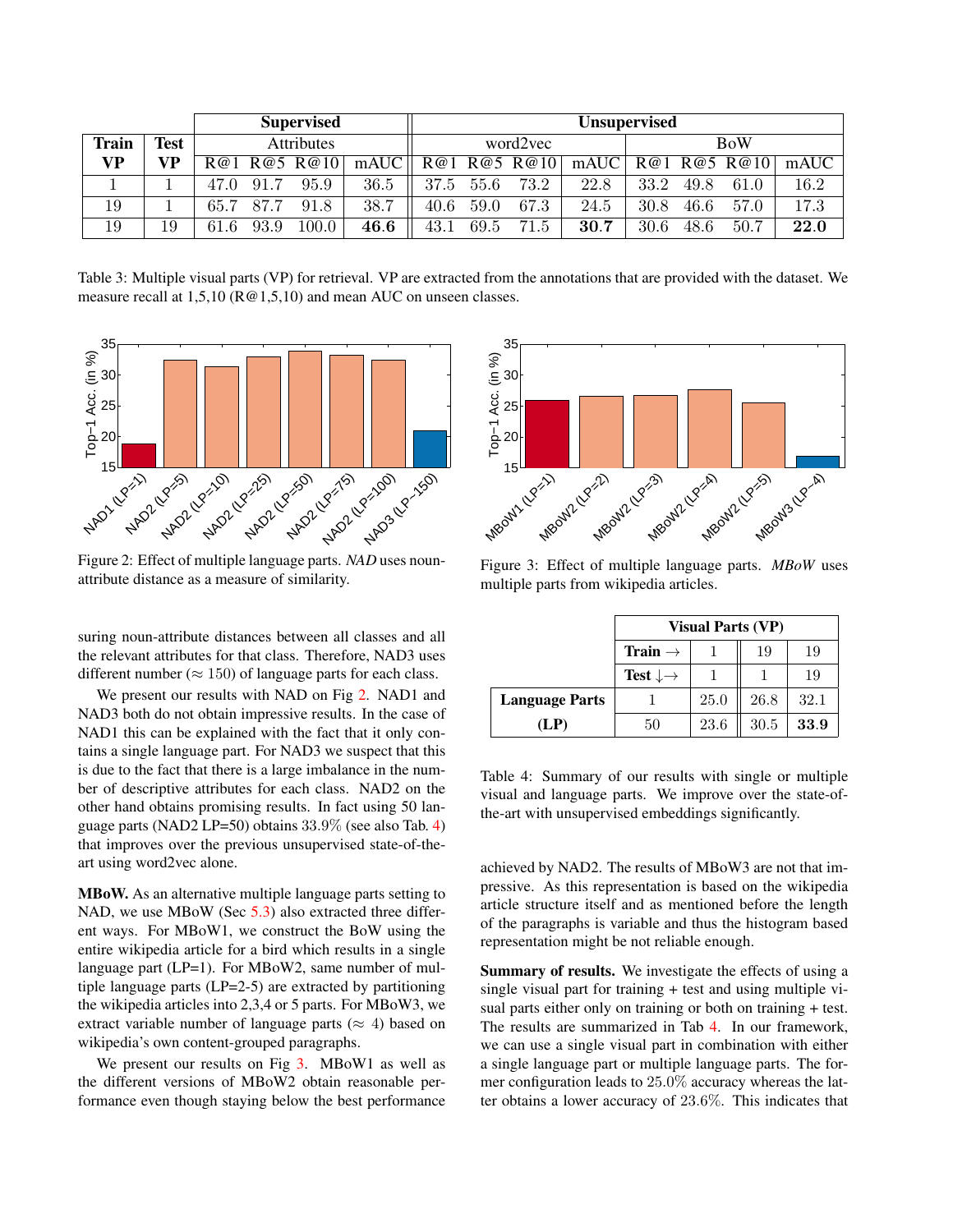<span id="page-7-1"></span>

|    |     | <b>Unsupervised</b> |                  | <b>Test</b> |         |  |  |
|----|-----|---------------------|------------------|-------------|---------|--|--|
| LP | W2V | <b>BoW</b>          | NAD <sub>2</sub> | $VP=1$      | $VP=19$ |  |  |
|    |     |                     |                  | 26.8        | 32.1    |  |  |
| 1  |     |                     |                  | 22.6        | 26.0    |  |  |
|    |     |                     |                  | 33.2        | 34.7    |  |  |
|    |     |                     |                  | 30.5        | 33.9    |  |  |
| 50 |     |                     |                  | 31.0        | 32.1    |  |  |
|    |     |                     |                  | 30.0        | 34.3    |  |  |

Table 5: Combining different number of language parts (LP). *word2vec:* class-based vectors extracted from wikipedia. *BoW:* histogram of word occurrences per wikipedia article of a class. *NAD2:* Using noun-attribute distance as a measure of similarity between classes. We use multiple visual parts at training and either single or multiple visual parts at test time.

multiple language parts help only if they are supported with multiple visual parts.

Another interesting configuration is using multiple visual parts during training and, at test time, evaluating the multiple language parts in these cases with or without strong visual annotation. In the former case, again, there are two configurations,i.e. with a single language part and with multiple language parts. With a single language part we obtain 26.8% accuracy which is already higher than 25.0% with a single visual part at training time. On the other hand, with multiple language parts we achieve an impressive 30.5% accuracy. This shows that multiple language parts indeed help even if they are supported by strong visual supervision only at training time. If we use multiple visual parts also at test time, we further improve our results to 33.9%, establishing a new state-of-the-art when using unsupervised text embeddings.

### 6.4. Multi-Cue Language Embeddings

We finally explore combinations of different language parts in our joint part embeddings framework. For single language part setting  $(LP=1)$ , we combine word2vec and BoW. For training, we use multiple visual parts (VP=19), whereas for testing we either use multiple visual parts  $(VP=19)$  or single visual part  $(VP=1)$ . The results are presented in Table [5.](#page-7-1) Combining word2vec with BoW using VP=1 for testing leads to 33.2% accuracy improving both word2vec  $(32.1\%)$  and BoW  $(26.0\%)$ . Additionally, the same combination with VP=19 for testing leads to 34.7% accuracy which again improves word2vec (32.1%) and BoW (26.0%) on the same setting. These results are consistent and encouraging because they provide a large improvement over the state-of-the-art (24.2%, Table [1\)](#page-5-1) and reduces the gap between the state-of-the-art obtained through human annotation (50.2%, Table [1\)](#page-5-1).

For the setting with multiple language parts, we use the best performing NAD2 with VP=50. This method measures the similarity of word2vec vectors between class and attribute names with the most relevant (top50) attributes to each class. Using a single visual part for testing leads to 30.5% accuracy whereas using multiple visual parts obtains 33.9% accuracy. Compared to the single-part word2vec  $(32.2\%)$  and BoW  $(26.0\%)$ , this is a significant improvement which indicates that combining multiple language parts also help. Moreover, word2vec contains latent relationships between class and attribute names which are released when these nouns are considered relative to each other.

Finally, the last row of Table [5](#page-7-1) shows that the combination of NAD2 (33.9%) and BoW (26.0%) leads to  $34.3\%$ accuracy which is again higher than NAD2 and BoW alone. This indicates that our approach can exploit the complementarity of the NAD2 and BoW representations.

## <span id="page-7-0"></span>7. Conclusion

For the challenging problems of zero-shot fine-grained classification and retrieval, we have presented a formulation that allows to integrate diverse class descriptions and detailed part annotations and consequently improves significantly on the state-of-the-art on both tasks in a range of experimental conditions. In particular, we have demonstrated how to compensate for the loss of accuracy by using weaker auxiliary information with detailed visual part level annotations. Our approach facilitates a joint embedding of multiple language parts and visual information into a joint space. With strong visual supervision and humanannotated attributes we improve the state-of-the-art on the CUB dataset to  $56.5\%$  (from  $50.2\%$ ) in the supervised setting. In addition, we show how to use multiple language sources and extract diverse auxiliary information from unlabeled text corpora, i.e. word2vec and BoW. We build multiple parts on the language side, i.e. NAD and MBoW and thereby improve the state-of-the-art also in the unsupervised setting to 33.9% (from 24.2%). Finally, we combine different unsupervised text embeddings and further improve the results for the unsupervised setting to 34.7%.

As a conclusion, we propose several extensions for finegrained zero-shot learning. First, using multiple visual parts when available, i.e. training or test time, rather than using a single visual part leads to a significant boost in performance. Second, these multiple visual parts can be supported with multiple language parts for further improvements. Third, word2vec space indeed contains some latent information and distance between class and attribute names can eliminate the costly human annotation of class-attribute associations. Following these practices, we improve the fine-grained zero-shot state-of-the-art on CUB for both supervised and unsupervised text embeddings.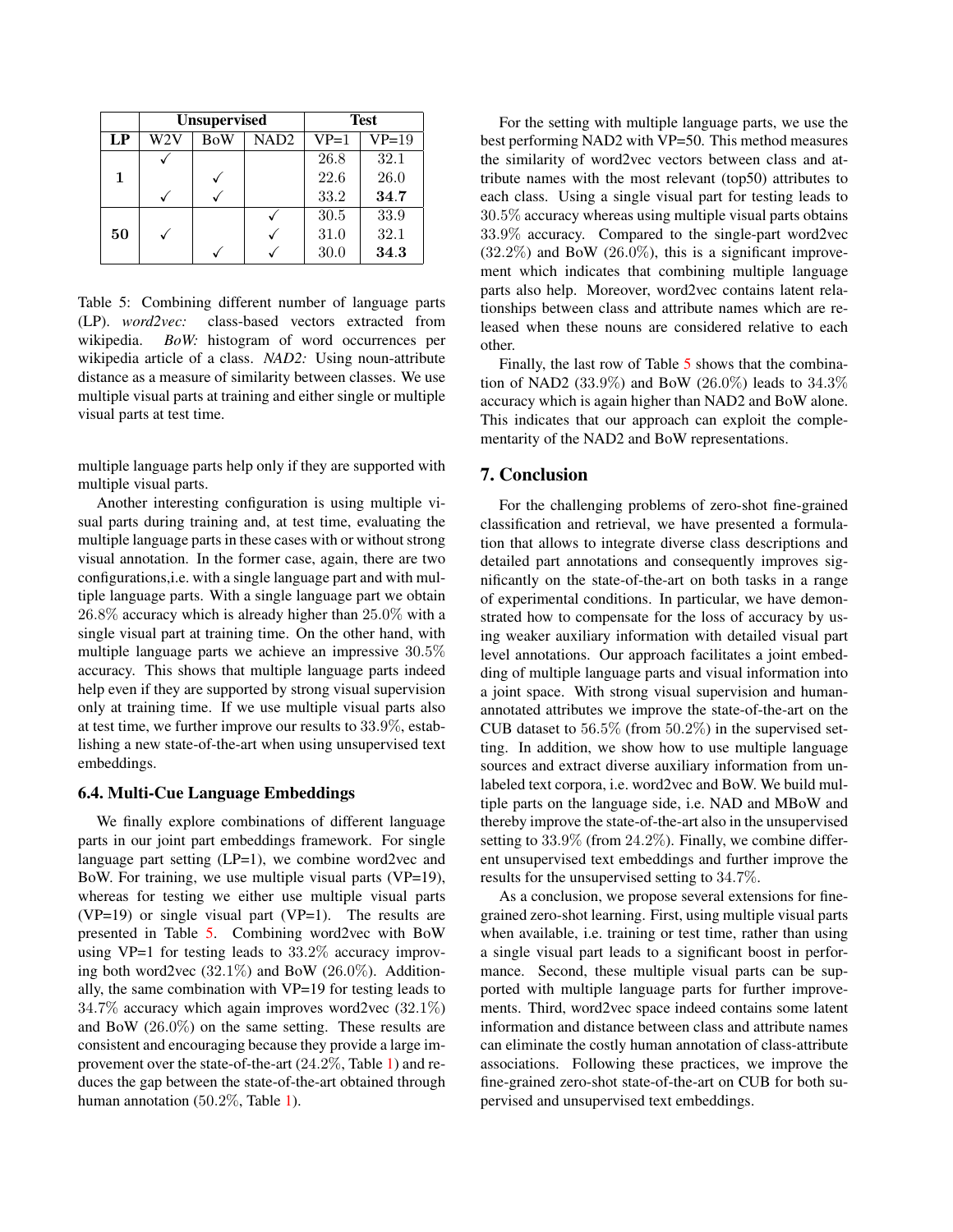## References

- <span id="page-8-3"></span>[1] Z. Akata, F. Perronnin, Z. Harchaoui, and C. Schmid. Labelembedding for image classification. *TPAMI*, 2015. [2,](#page-1-2) [3](#page-2-3)
- <span id="page-8-4"></span>[2] Z. Akata, S. Reed, D. Walter, H. Lee, and B. Schiele. Evaluation of Output Embeddings for Fine-Grained Image Classification. In *CVPR*, 2015. [2,](#page-1-2) [3,](#page-2-3) [4,](#page-3-2) [5,](#page-4-4) [6](#page-5-3)
- <span id="page-8-28"></span>[3] S. Andrews, I. Tsochantaridis, and T. Hofmann. Support vector machines for multiple-instance learning. In *NIPS*, 2002. [3](#page-2-3)
- <span id="page-8-5"></span>[4] J. Ba, K. Swersky, S. Fidler, and R. Salakhutdinov. Predicting deep zero-shot convolutional neural networks using textual descriptions. In *ICCV*, 2015. [2,](#page-1-2) [6](#page-5-3)
- <span id="page-8-18"></span>[5] S. Bengio, J. Weston, and D. Grangier. Label embedding trees for large multi-class tasks. In *NIPS*, 2010. [2](#page-1-2)
- <span id="page-8-32"></span>[6] X. Chen and A. Yuille. Articulated pose estimation by a graphical model with image dependent pairwise relations. In *NIPS*, 2014. [3](#page-2-3)
- <span id="page-8-35"></span>[7] G. Cheron, I. Laptev, and C. Schmid. P-cnn: Pose-based cnn features for action recognition. In *ICCV*, 2015. [3](#page-2-3)
- <span id="page-8-20"></span>[8] M.-C. De Marneffe, B. MacCartney, and C. Manning. Generating typed dependency parses from phrase structure parses. In *LREC*, 2006. [2](#page-1-2)
- <span id="page-8-33"></span>[9] C. Desai and D. Ramanan. Detecting actions, poses, and objects with relational phraselets. 2012. [3](#page-2-3)
- <span id="page-8-24"></span>[10] J. Donahue, L. A. Hendricks, S. Guadarrama, M. Rohrbach, S. Venugopalan, K. Saenko, and T. Darrell. Long-term recurrent convolutional networks for visual recognition and description. In *CVPR*, 2015. [2](#page-1-2)
- <span id="page-8-15"></span>[11] K. Duan, D. Parikh, D. J. Crandall, and K. Grauman. Discovering localized attributes for fine-grained recognition. In *CVPR*, 2012. [2](#page-1-2)
- <span id="page-8-13"></span>[12] A. Farhadi, I. Endres, and D. Hoiem. Attribute-centric recognition for cross-category generalization. In *CVPR*, 2010. [2](#page-1-2)
- <span id="page-8-31"></span>[13] P. F. Felzenszwalb, R. B. Girshick, D. McAllester, and D. Ramanan. Object detection with discriminatively trained partbased models. *TPAMI*, 2010. [3](#page-2-3)
- <span id="page-8-29"></span>[14] R. Fergus, P. Perona, and A. Zisserman. Weakly supervised scale-invariant learning of models for visual recognition. *IJCV*, 71, 2007. [3](#page-2-3)
- <span id="page-8-12"></span>[15] V. Ferrari and A. Zisserman. Learning visual attributes. In *NIPS*, 2007. [2](#page-1-2)
- <span id="page-8-2"></span>[16] A. Frome, G. S. Corrado, J. Shlens, S. Bengio, J. Dean, and T. Mikolov. Devise: A deep visual-semantic embedding model. In *NIPS*, 2013. [2,](#page-1-2) [3](#page-2-3)
- <span id="page-8-11"></span>[17] Y. Fu, T. M. Hospedales, T. Xiang, Z. Fu, and S. Gong. Transductive multi-view embedding for zero-shot recognition and annotation. In *ECCV*, 2014. [2](#page-1-2)
- <span id="page-8-26"></span>[18] H. Gao, J. Mao, J. Zhou, Z. Huang, L. Wang, and W. Xu. Are you talking to a machine? dataset and methods for multilingual image question answering. *NIPS*, 2015. [2](#page-1-2)
- <span id="page-8-17"></span>[19] Z. Harris. Distributional structure. *Word*, 10(23), 1954. [2](#page-1-2)
- <span id="page-8-19"></span>[20] S. Hochreiter and J. Schmidhuber. Long short-term memory. *Neural Computation*, 1997. [2](#page-1-2)
- <span id="page-8-8"></span>[21] P. Kankuekul, A. Kawewong, S. Tangruamsub, and O. Hasegawa. Online incremental attribute-based zero-shot learning. In *CVPR*, 2012. [2](#page-1-2)
- <span id="page-8-22"></span>[22] A. Karpathy, A. Joulin, and F. Li. Deep fragment embeddings for bidirectional image sentence mapping. In *NIPS*, 2014. [2](#page-1-2)
- <span id="page-8-6"></span>[23] A. Karpathy and F. Li. Deep visual-semantic alignments for generating image descriptions. In *CVPR*, 2015. [2,](#page-1-2) [3](#page-2-3)
- <span id="page-8-23"></span>[24] B. Klein, G. Lev, G. Sadeh, and L. Wolf. Fisher vectors derived from hybrid gaussian-laplacian mixture models for image annotation. *CVPR*, 2015. [2](#page-1-2)
- <span id="page-8-36"></span>[25] N. Kumar, A. C. Berg, P. N. Belhumeur, and S. K. Nayar. Attribute and simile classifiers for face verification. In *ICCV*, 2009. [3](#page-2-3)
- <span id="page-8-9"></span>[26] C. Lampert, H. Nickisch, and S. Harmeling. Attribute-based classification for zero-shot visual object categorization. In *TPAMI*, 2013. [2,](#page-1-2) [3,](#page-2-3) [4](#page-3-2)
- <span id="page-8-30"></span>[27] B. Leibe, A. Leonardis, and B. Schiele. Robust object detection with interleaved categorization and segmentation. *IJCV*, 77, 2008. [3](#page-2-3)
- <span id="page-8-38"></span>[28] O. Levy and Y. Goldberg. Linguistic regularities in sparse and explicit word representations. In *CONLL*, 2014. [4](#page-3-2)
- <span id="page-8-25"></span>[29] M. Malinowski, M. Rohrbach, and M. Fritz. Ask your neurons: A neural-based approach to answering questions about images. *ICCV*, 2015. [2](#page-1-2)
- <span id="page-8-21"></span>[30] J. Mao, W. Xu, Y. Yang, J. Wang, Z. Huang, and A. L. Yuille. Deep captioning with multimodal recurrent neural networks (m-rnn). In *ICLR*, 2015. [2](#page-1-2)
- <span id="page-8-37"></span>[31] T. Mikolov, K. Chen, G. Corrado, and J. Dean. Efficient estimation of word representations in vector space. *arXiv:1301.3781*, 2013. [4](#page-3-2)
- <span id="page-8-16"></span>[32] T. Mikolov, I. Sutskever, K. Chen, G. S. Corrado, and J. Dean. Distributed representations of words and phrases and their compositionality. In *NIPS*, 2013. [2,](#page-1-2) [4,](#page-3-2) [5](#page-4-4)
- <span id="page-8-39"></span>[33] T. Mikolov, W.-t. Yih, and G. Zweig. Linguistic regularities in continuous space word representations. In *Proceedings of NAACL-HLT*, 2013. [4](#page-3-2)
- <span id="page-8-10"></span>[34] M. Norouzi, T. Mikolov, S. Bengio, Y. Singer, J. Shlens, A. Frome, G. Corrado, and J. Dean. Zero-shot learning by convex combination of semantic embeddings. *arXiv:1312.5650*, 2013. [2](#page-1-2)
- <span id="page-8-1"></span>[35] S. Oh, R. Benenson, M. Fritz, and B. Shiele. Person recognition in personal photo collections. In *ICCV*, 2015. [2](#page-1-2)
- <span id="page-8-14"></span>[36] D. Parikh and K. Grauman. Relative attributes. In *ICCV*, 2011. [2](#page-1-2)
- <span id="page-8-34"></span>[37] L. Pishchulin, M. Andriluka, and B. Schiele. Fine-grained activity recognition with holistic and pose based features. In *GCPR*, 2014. [3](#page-2-3)
- <span id="page-8-27"></span>[38] M. Ren, R. Kiros, and R. Zemel. Image question answering: A visual semantic embedding model and a new dataset. *NIPS*, 2015. [2](#page-1-2)
- <span id="page-8-7"></span>[39] M. Rohrbach, M. Stark, and B. Schiele. Evaluating knowledge transfer and zero-shot learning in a large-scale setting. In *CVPR*, 2011. [2,](#page-1-2) [5](#page-4-4)
- <span id="page-8-0"></span>[40] D. K. Roy and A. P. Pentland. Learning words from sights and sounds: A computational model. *Cognitive science*, 26(1):113–146, 2002. [1](#page-0-1)
- <span id="page-8-40"></span>[41] A. Vedaldi and K. Lenc. Matconvnet – convolutional neural networks for matlab. *arXiv:1412.4564*, 2014. [5,](#page-4-4) [6](#page-5-3)